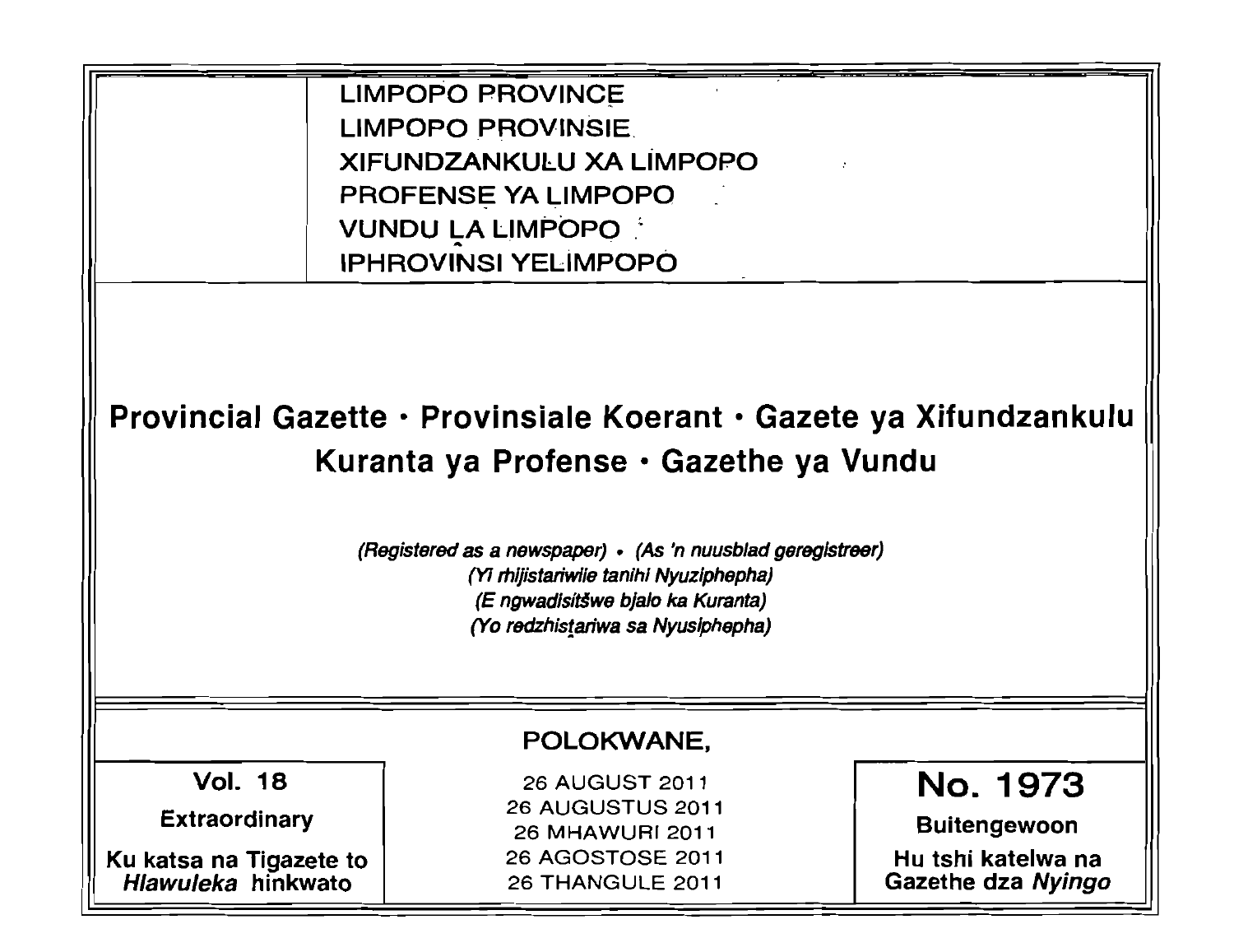## IMPORTANT NOTICE

The Government Printing Works will not be held responsible for faxed documents not received due to errors on the fax machine or faxes received which are unclear or incomplete. Please be advised that an "OK" slip, received from a fax machine, will not be accepted as proof that documents were received by the GPW for printing. If documents are faxed to the GPW it will be the sender's responsibility to phone and confirm that the documents were received in good order.

Furthermore the Government Printing Works will also not be held responsible for cancellations and amendments which have not been done on original documents received from clients.

|     | <b>CONTENTS · INHOUD</b>                                                                                                                |             |                |
|-----|-----------------------------------------------------------------------------------------------------------------------------------------|-------------|----------------|
| No. |                                                                                                                                         | Page<br>No. | Gazette<br>No. |
|     | <b>GENERAL NOTICE</b>                                                                                                                   |             |                |
| 244 | Local Government: Municipal Structures Act (117/1998): By-election in Wards 4, 10,11,15 and 38, Makhado Local<br>Municipality (LIM 344) |             | 1973           |